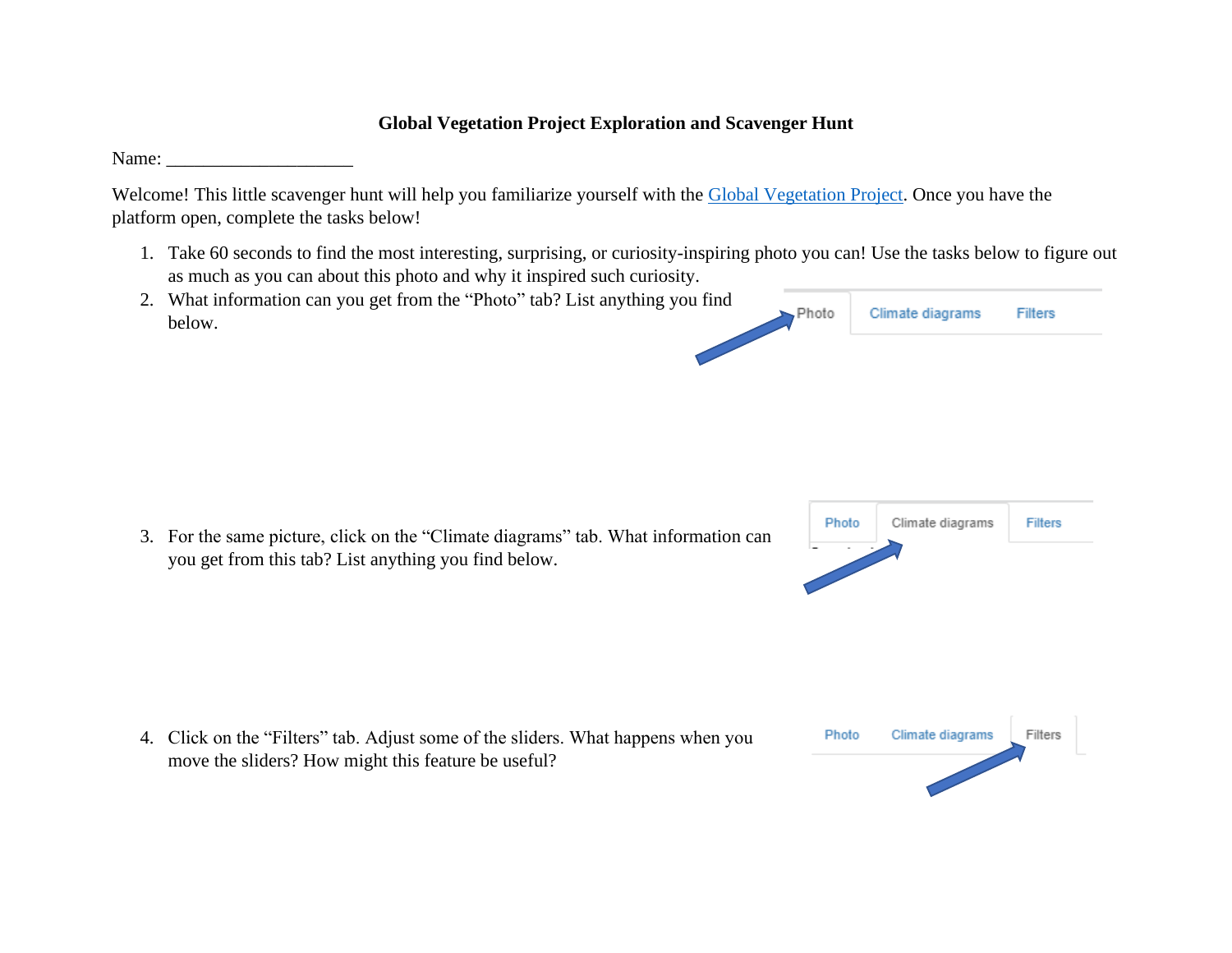5. What did you learn about your photo? Why do you think it was so interesting to you?



Return to the map. Change the filters as shown in the picture below.

Explore the different biomes for 60 seconds. In your own words, what do you think a biome is?

Use the biome filter to fill out the table on the next page. Record what you notice, what you wonder, and what these biomes remind you of.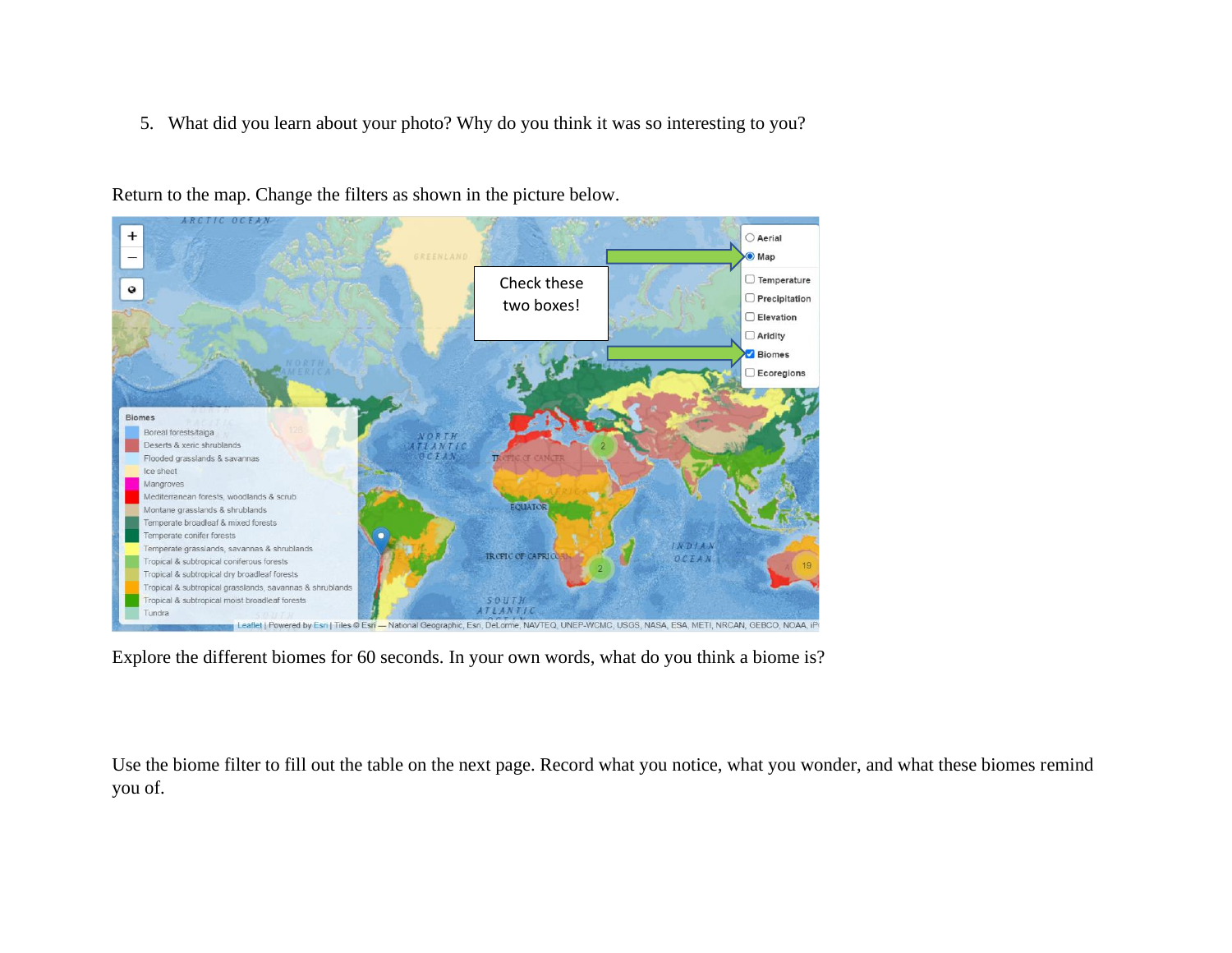|                           | <b>Notice</b> | Wonder | Remind |
|---------------------------|---------------|--------|--------|
| Explore the biomes across |               |        |        |
| the whole WORLD.          |               |        |        |
|                           |               |        |        |
|                           |               |        |        |
|                           |               |        |        |
|                           |               |        |        |
| Explore the biomes across |               |        |        |
| the UNITED STATES.        |               |        |        |
| (Don't forget Alaska and  |               |        |        |
| Hawaii!)                  |               |        |        |
|                           |               |        |        |
|                           |               |        |        |
| Explore the biomes across |               |        |        |
| WYOMING.                  |               |        |        |
|                           |               |        |        |
|                           |               |        |        |
|                           |               |        |        |
|                           |               |        |        |
| Explore 3 biomes that are |               |        |        |
| interesting to you, from  |               |        |        |
| anywhere.                 |               |        |        |
|                           |               |        |        |
|                           |               |        |        |
|                           |               |        |        |
|                           |               |        |        |